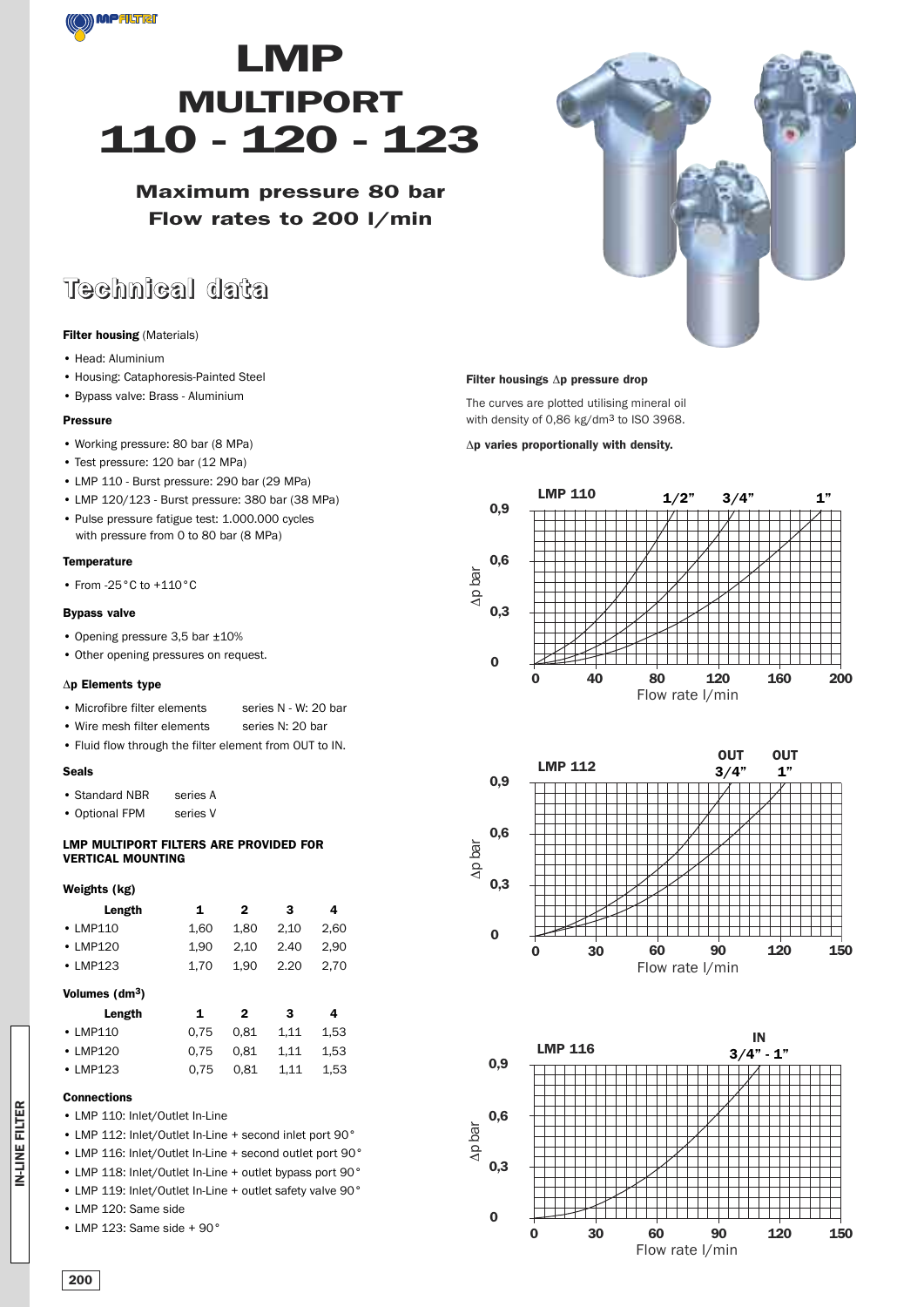

**IN-LINE FILTER IN-LINE FILTER**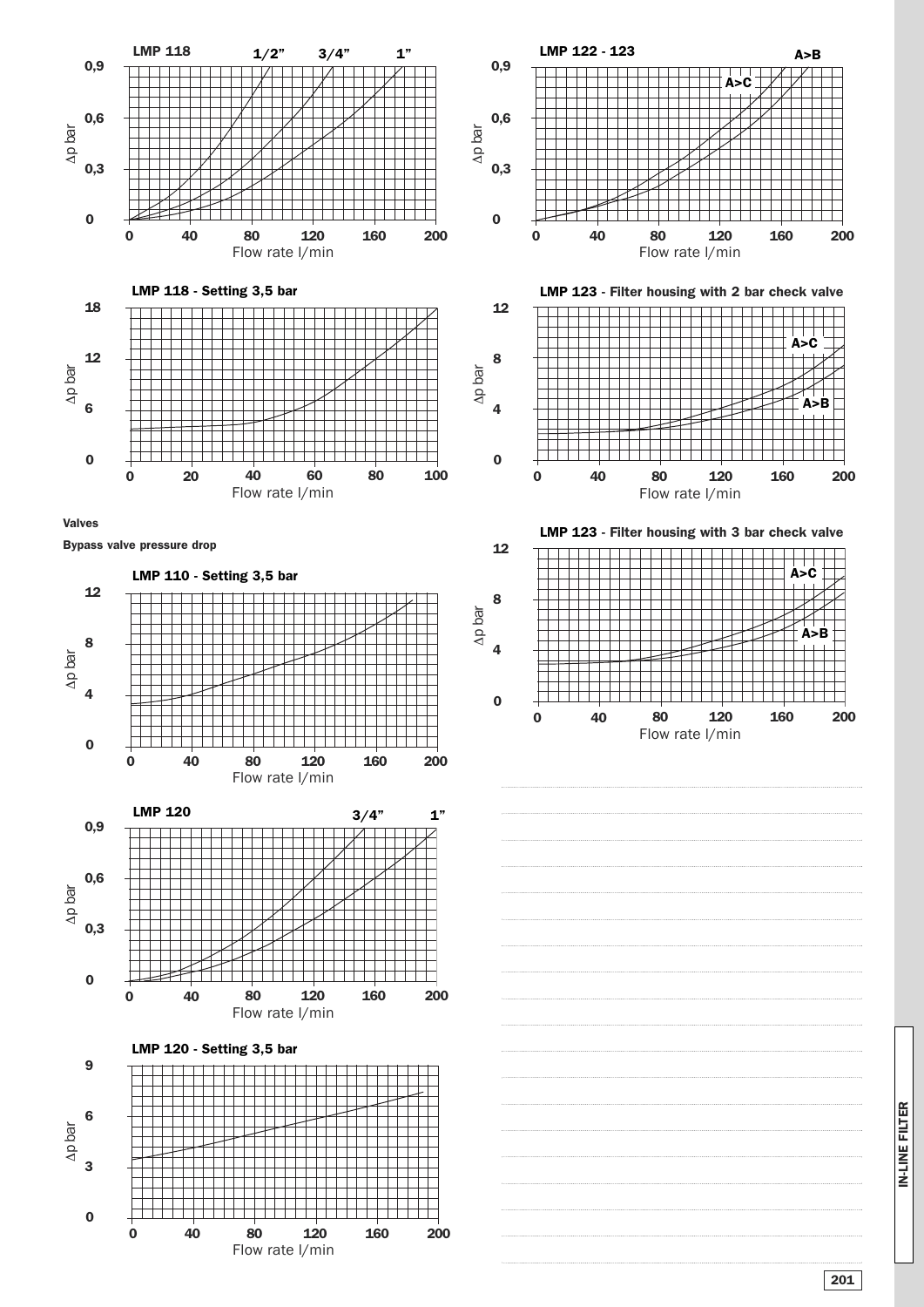

IN-LINE FILTER B A **IN-LINE FILTER**

D.I.

D.I. D.I.

D.I. D.I.

**202**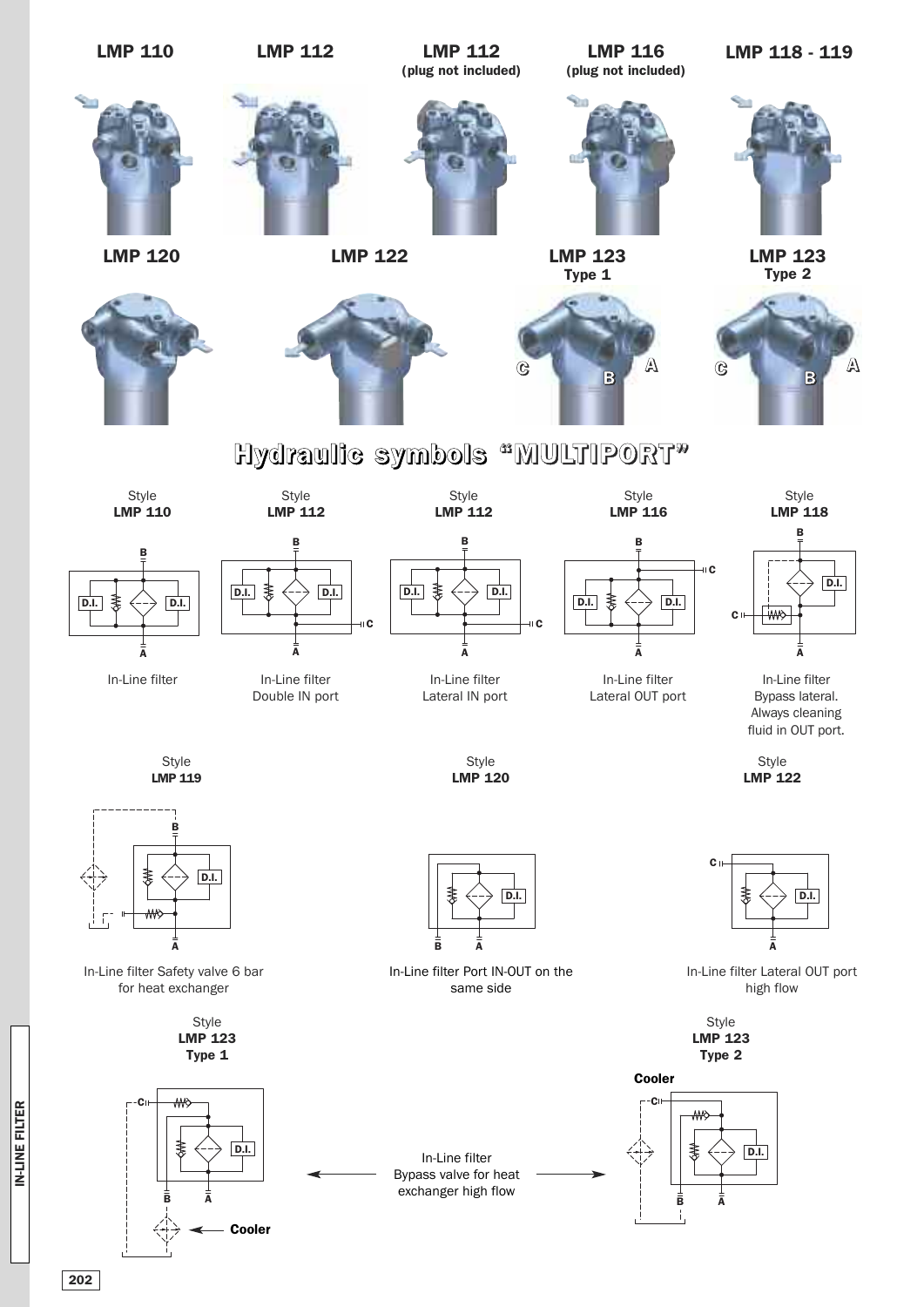#### **Recommended maximum flow rate**

- Pressure drop of filter assembly equal to Δp 0,7 bar.

- Oil kinematic viscosity 30 mm2/s (cSt).

- Density 0,86 kg/dm3.

|               |              | <b>Filtration</b> |                                 |    |           |                 |     |     |     |
|---------------|--------------|-------------------|---------------------------------|----|-----------|-----------------|-----|-----|-----|
|               | Length       |                   | A03 A06 A10 A16 A25 P10 P25 M25 |    |           |                 |     |     |     |
|               |              |                   |                                 |    |           |                 |     |     |     |
| LMP 110 - 119 | $\mathbf{1}$ | 40                | 42                              | 63 | 68        | 83              | 114 | 153 | 111 |
|               | 2            | 49                | 57                              | 80 | 82        | 97              | 130 | 155 | 128 |
|               | 3            | 45                | 69                              | 88 | 98        | 118             | 135 | 158 | 133 |
|               | 4            | 66                | 98                              |    | $112$ 117 | 136             | 140 | 160 | 140 |
|               |              |                   |                                 |    |           | Flow rate I/min |     |     |     |

|                |        | <b>Filtration</b> |                                               |    |    |    |    |             |    |
|----------------|--------|-------------------|-----------------------------------------------|----|----|----|----|-------------|----|
|                | Length |                   | A03   A06   A10   A16   A25   P10   P25   M25 |    |    |    |    |             |    |
| <b>LMP 112</b> |        | 36                | 37                                            | 55 | 57 | 65 | 85 | $\vert$ 112 | 83 |
|                |        | 43                | 49                                            | 65 | 67 | 75 | 94 | 114         | 93 |
|                | 3      | 54                | 58                                            | 70 | 76 | 87 | 96 | 115         | 95 |
|                | 4      | 66                | 76                                            | 87 | 88 | 96 | 98 | 115         | 98 |

**Flow rate l/min**

|                | <b>Filtration</b> |    |      |     |    |    |    |    |                                 |
|----------------|-------------------|----|------|-----|----|----|----|----|---------------------------------|
|                | Length            |    |      |     |    |    |    |    | A03 A06 A10 A16 A25 P10 P25 M25 |
| <b>LMP 116</b> | $\mathbf 1$       | 36 | - 37 | 53  | 56 | 64 | 80 | 95 |                                 |
|                | 2                 | 43 | 47   | 64  | 65 | 72 | 87 | 96 | 86                              |
|                | 3                 | 55 | 56   | 67  | 73 | 83 | 89 | 97 | 88                              |
|                | 4                 | 63 | 72 l | -79 | 83 | 87 | 92 | 98 | 90                              |

**Flow rate l/min**

|                | <b>Filtration</b> |    |     |     |     |                 |           |     |                                               |
|----------------|-------------------|----|-----|-----|-----|-----------------|-----------|-----|-----------------------------------------------|
|                | Length            |    |     |     |     |                 |           |     | A03   A06   A10   A16   A25   P10   P25   M25 |
| <b>LMP 120</b> | 1                 | 39 | 42  | 66  | 69  | 87              | 129       | 187 | 126                                           |
|                | 2                 | 48 | 57  | 86  | 88  | 108             | 153       | 187 | 150                                           |
|                | 3                 | 67 | 72  | 97  | 110 | 136             | 161       | 188 | 158                                           |
|                | 4                 | 88 | 108 | 128 | 135 |                 | 162   170 | 190 | 168                                           |
|                |                   |    |     |     |     | Flow rate I/min |           |     |                                               |

|                |                 | <b>Filtration</b> |     |                             |     |     |                    |                |                                               |
|----------------|-----------------|-------------------|-----|-----------------------------|-----|-----|--------------------|----------------|-----------------------------------------------|
|                | Length          |                   |     |                             |     |     |                    |                | A03   A06   A10   A16   A25   P10   P25   M25 |
| <b>LMP 120</b> | $\mathbf{1}$    | 42                | 44  | 70                          | 74  |     | $92 \mid 137 \mid$ | $205 \mid 132$ |                                               |
|                | 2               | 52                | 61  | 90                          | 91  | 115 | 163                | 205            | 159                                           |
|                | 3               | 72                | 77  | 100                         | 113 | 141 | 173                | 208            | 169                                           |
|                | 4               | 93                | 113 | 133   143   172   180   215 |     |     |                    |                | 178                                           |
|                | Flow rate I/min |                   |     |                             |     |     |                    |                |                                               |

**IN-LINE FILTER IN-LINE FILTER**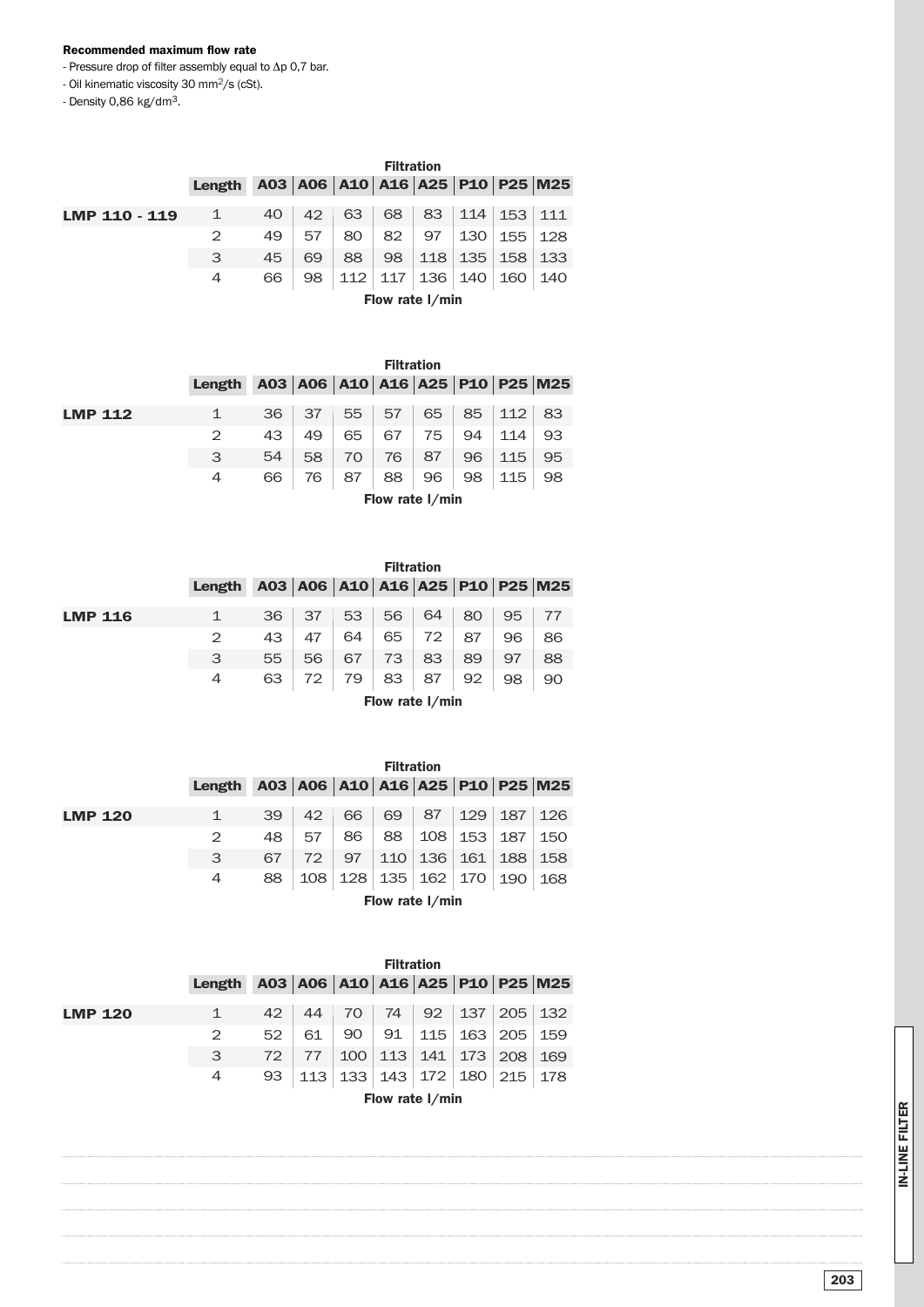### **LMP 110 - 112 - 116 - 118 - 119**







**LMP 112**



**LMP 116**



**LMP 118 - 119**



#### **Filter fixing holes LMP 110 - 112 - 116 - 118 - 119** Œ € **E Double filter D D fixing holes** 3/8" UNC x depth 12 mm **D** ⊕ ⊕ **E** M10 x depth 12 mm  $\bigoplus_{\mathbf{D}}^{\infty}$  **D** $\bigoplus$ **E E**



### **LMP 110 - 112 - 116 - 118 - 119**

| Filter | н   |
|--------|-----|
| Length | mm  |
| 1      | 182 |
| 2      | 215 |
| 3      | 265 |
| 4      | 365 |

#### **LMP 110 Thread connections**

#### **A B C D E F Type Size** G3/4"  $G_1$ " 3/4"NPT 1"NPT SAE 12 - 1 1/16" - 12 UN SAE16-15/16" - 12UN

### **LMP 112 - 116 - 118 - 119 Thread connections**

| <b>Type</b> | <b>Size</b>              | c<br><b>Lateral connections</b> |
|-------------|--------------------------|---------------------------------|
| А           | G3/4"                    | $G \frac{3}{4}$                 |
| в           | $G_1$ "                  | G3/4"                           |
| C           | $3/4$ "NPT               | $3/4$ "NPT                      |
| D           | $1$ " NPT                | $3/4"$ NPT                      |
| E.          | SAE 12 - 1 1/16" - 12 UN | SAE 12 - 1 1/16" - 12 UN        |
| F           | SAE 16 - 15/16" - 12 UN  | SAE 12 - 1 1/16" - 12 UN        |

| ۰.<br>w |  |
|---------|--|

**IN-LINE FILTER**

IN-LINE FILTER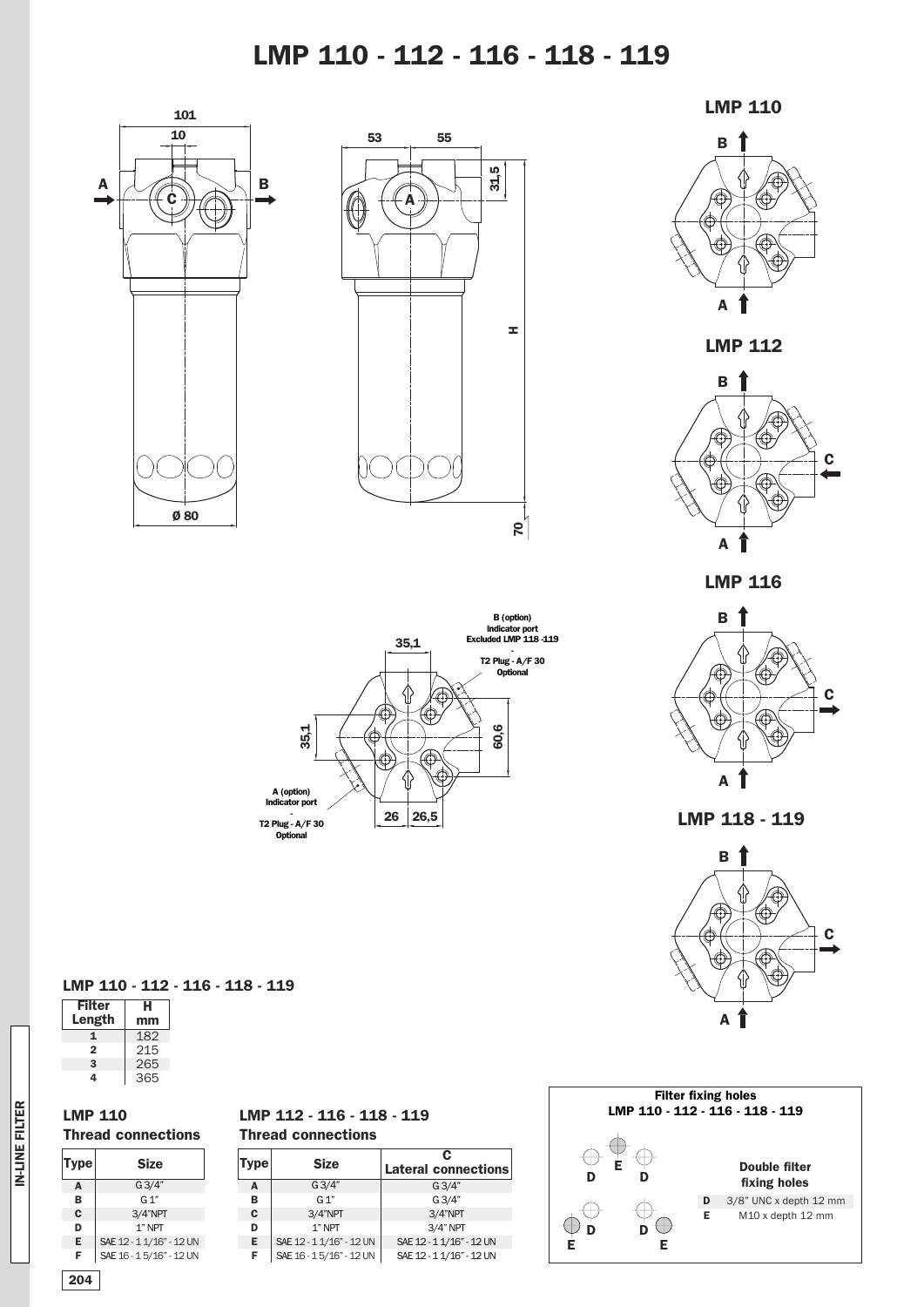## **LMP 120**







### **LMP 120 Thread connections**

| Type∣ | <b>Size</b>              | F<br>Depth 12 mm |
|-------|--------------------------|------------------|
| A     | G3/4"                    | M <sub>10</sub>  |
| в     | G 1"                     | M <sub>10</sub>  |
| C     | $3/4$ "NPT               | 3/8" UNC         |
| D     | $1"$ NPT                 | 3/8" UNC         |
| Е     | SAE 12 - 1 1/16" - 12 UN | 3/8" UNC         |
| F     | SAE 16 - 15/16" - 12 UN  | 3/8" UNC         |

**LMP 122 - 123**





### **LMP 122**



**LMP 123**



**LMP 120 - 122 - 123**

| <b>Filter</b> | н   |
|---------------|-----|
| Length        | mm  |
| 1             | 182 |
| $\mathbf{2}$  | 215 |
| 3             | 265 |
| 4             | 365 |

|                           | LMP 122 - 123 |  |  |  |  |
|---------------------------|---------------|--|--|--|--|
| <b>Thread connections</b> |               |  |  |  |  |

| Type | <b>Size</b>             | F<br>Depth 12 mm |  |  |
|------|-------------------------|------------------|--|--|
| в    | G <sub>1</sub>          | M1O              |  |  |
| D    | 1" NPT                  | 3/8" UNC         |  |  |
| F    | SAE 16 - 15/16" - 12 UN | 3/8" UNC         |  |  |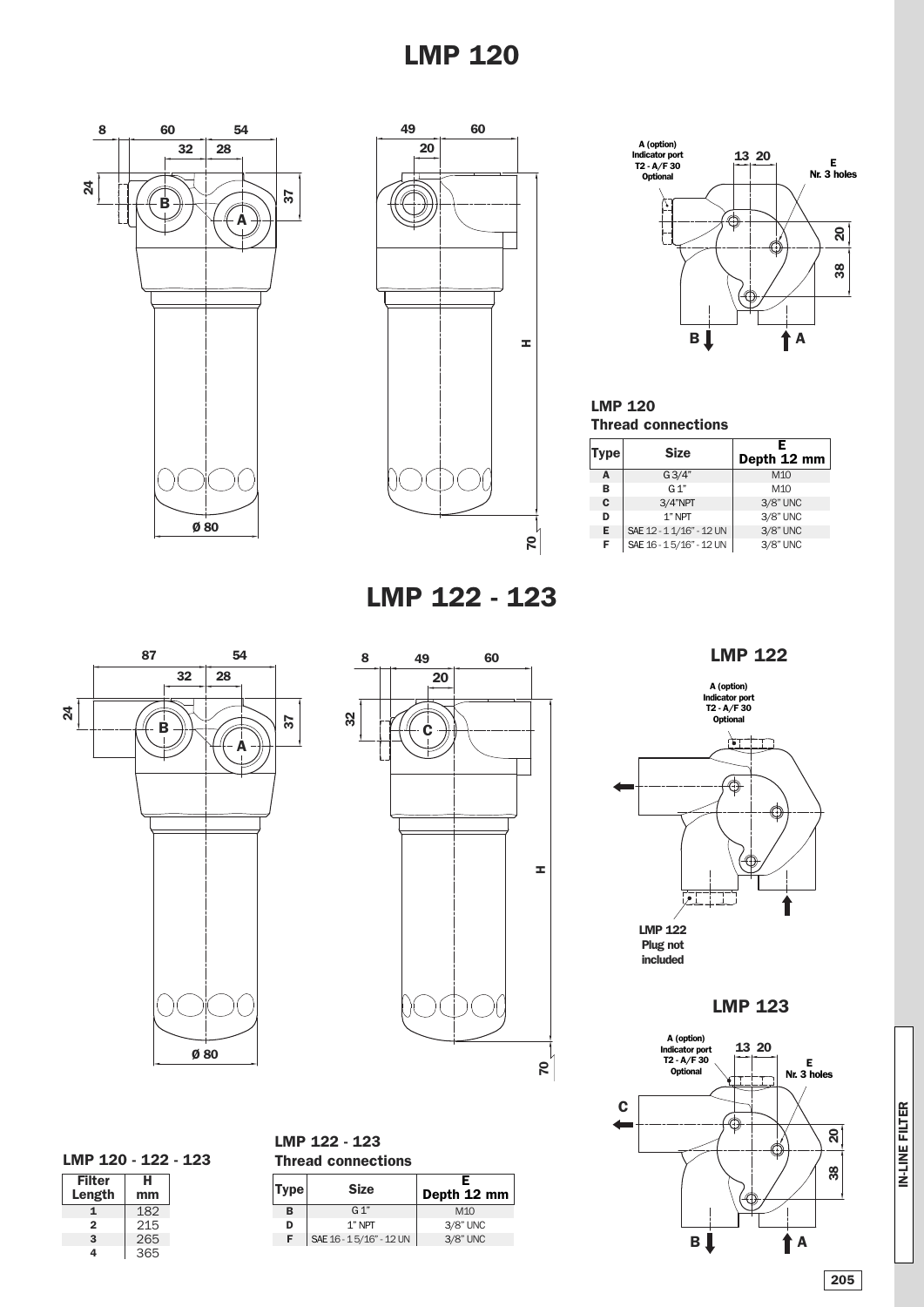# **Spare parts**

**LMP 110 - 112 - 116 - 118 - 119**



**LMP 120**





| Item           | <b>Description</b>        | Q.ty         | <b>FILTER Series</b><br><b>LMP MULTIPORT</b> |                  |
|----------------|---------------------------|--------------|----------------------------------------------|------------------|
| 1              | Filter assembly           | 1            | See order table                              |                  |
| 2              | Filter element            | 1            | See order table                              |                  |
| 3              | Seal Kit                  | 1            | <b>NBR</b>                                   | <b>FPM</b>       |
|                |                           |              | 02050478                                     | 02050479         |
| 3a             | O-Ring for filter element | $\mathbf{1}$ | O-R 4125                                     |                  |
|                |                           |              | Ø 31,34 x 3,53                               |                  |
| 3 <sub>b</sub> | <b>O-Ring for housing</b> | $\mathbf{1}$ | 0-R 4312                                     |                  |
|                |                           |              | Ø 78.97 x 3.53                               |                  |
| 3 <sub>c</sub> |                           | $\mathbf{1}$ | <b>NBR</b>                                   | <b>FPM</b>       |
|                | Seal for indicator        |              | 01030058                                     | 01030046         |
| 3d             | O-Ring for indicator      | $\mathbf{1}$ | 0-R 2050                                     |                  |
|                |                           |              | Ø 12,42 x 1,78                               |                  |
| 4              | Indicator connection plug | $\mathbf{1}$ | T <sub>2</sub> H                             | T <sub>2</sub> V |